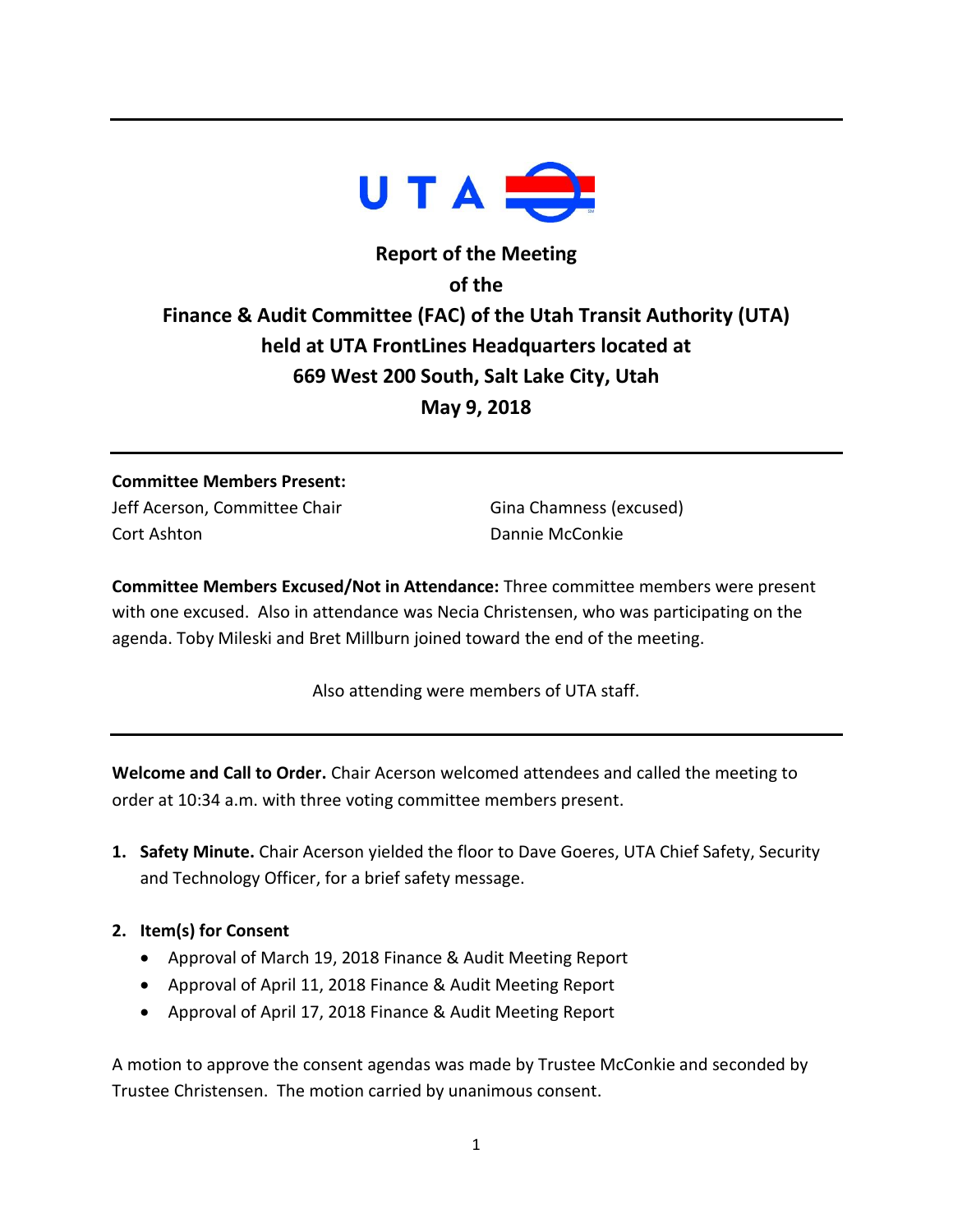#### **3. February & March Financial Reports & Dashboards**

Bob Biles, Vice President of Finance, presented an overview of the reports.

A motion to accept the financial reports and dashboards and forward to the full board was made by Trustee McConkie and seconded by Trustee Ashton. The motion passed by unanimous consent.

#### **4. Q1 2018 Quarterly Investment Report**

Bob Biles presented the investment report for the first quarter of 2018. A motion to approve the report was made by Trustee Ashton and seconded by Trustee McConkie. The motion passed by unanimous consent.

#### **5. Contracting & Expenditure Authority**

Bob Biles reviewed the proposed resolution which addresses granting contract and expenditure authority and remaining in compliance with Senate Bill 136. The resolution looks at three distinct sections which include: 1) contracts, 2) change orders and 3) disbursements.

In-depth discussions occurred which included: questions regarding the process for reviewing and approving disbursements, procurement policy and procedure, as well as how the decisions of the two designees would be ratified by the entire Board. There was also some discussion as to how the approval process would fall within the Utah Open Meetings act.

Todd Mills, Supply Chain Manager, outlined the procurement processes and explained that there is a system of checks and balances established which ensure that once the invoices are brought to the two committee members, that procurement procedures and regulations will have been adhered to. A brief explanation was also provided regarding the appeal process. Trustee Ashton was assured that a checklist would be provided to those designated as the trustees for approving the invoices in order to assist them with their stewardship over this new task. Steve Meyer, Acting Interim Executive Director, also provided additional information regarding the process and the checks and balances in place. Discussion on whether a Finance & Audit Committee review (rather than two committee members' review) would be more appropriate for review and approval of items under \$1 million. It was clarified that the full Board would review and approve contracts, change orders and disbursements exceeding \$999,999. Bob Biles, VP Finance, also provided detail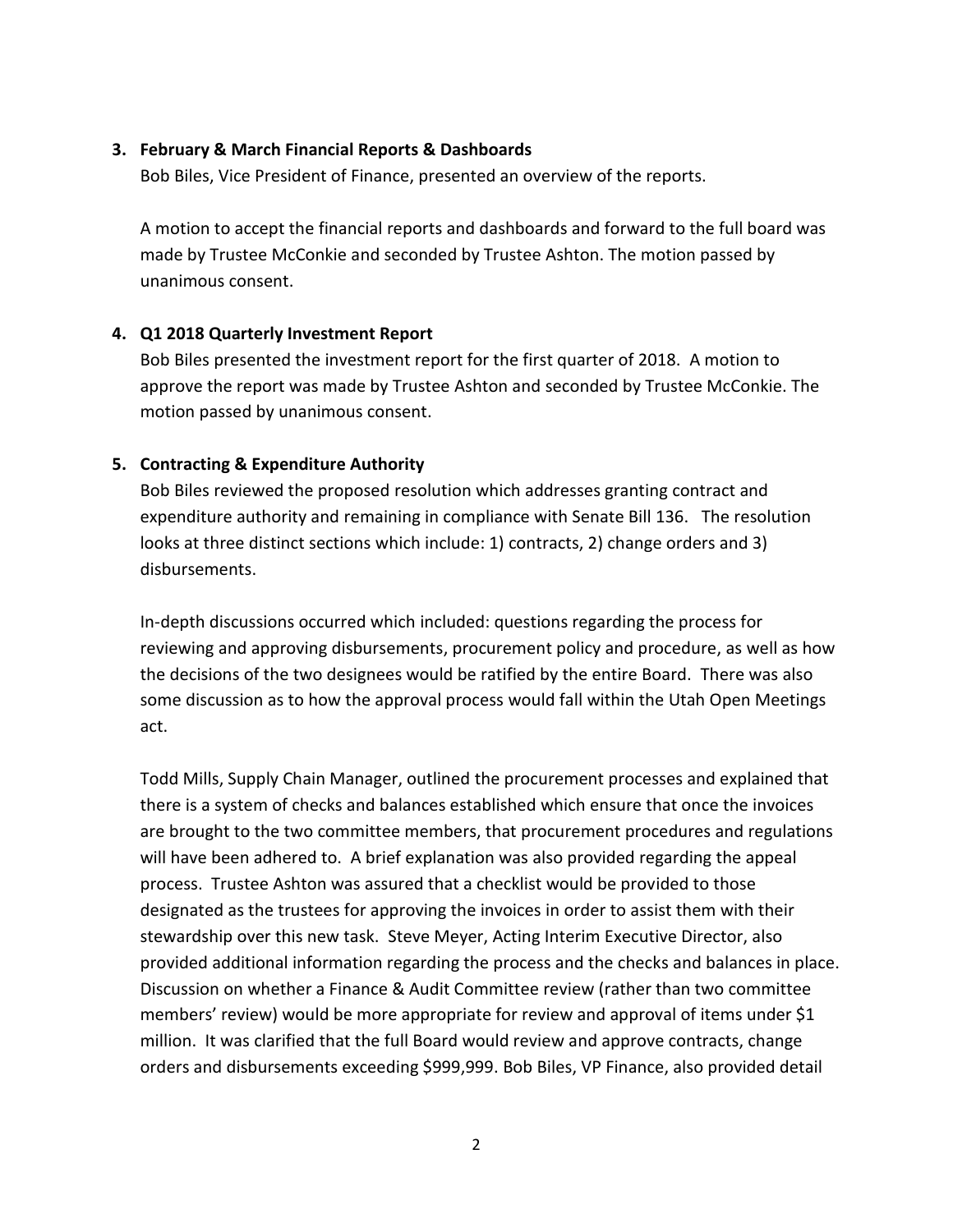descriptions of what the majority of the invoices include and defined what an "emergency" would constitute. Discussion ensued.

A motion to forward the resolution to the full Board of Trustees regarding Contracting & Expenditure Authority to the full board was made by Trustee Ashton and seconded by Trustee McConkie. The motion passed by unanimous consent.

#### **6. Revenue Service Vehicle Lease**

Bob Biles outlined the proposed resolution to lease new revenue vehicles as well as the reasons and logic behind leasing vs. purchasing. Budget constraints and interest rates were thoroughly reviewed.

A motion to send the resolution regarding Revenue Service Vehicle Leases to the full board was made by Trustee Ashton and was seconded by Trustee McConkie. The motion was approved by unanimous consent.

### **7. Disposition of Surplus Property**

Disposition of excess property was presented by Paul Drake, Senior Manager of Real Estate and Transit Oriented Development. Mr. Drake presented a recommendation to reclassify three UTA-owned properties as surplus. Addresses and property descriptions were provided. These included:

- 1) Vacant property @ 2240 South 1040 West, West Valley City
- 2) Orem Transfer Facility Property @ 1145 South 750 East, Orem
- 3) Residence @ 8397 South Spaulding Court, West Jordan City

A motion was made by Trustee McConkie and seconded by Trustee Ashton to move the recommendation to reclassify listed properties to "surplus" and to authorize staff to solicit bids to the full board as shown in the proposed resolution. The motion was approved by unanimous consent.

## **8. Pension Plan Amendments**

The Pension Committee has responsibility to oversee the pension plan of the Authority and conducts a semi-annual review of investments. As the committee chair, Trustee Christensen presented two proposed amendments to the Pension Plan. Based on the information presented by Cambridge Associates, LLC (UTA's investment advisor) and Milliman, Inc. (UTA's actuarial consultant) the resolution proposing the changes better